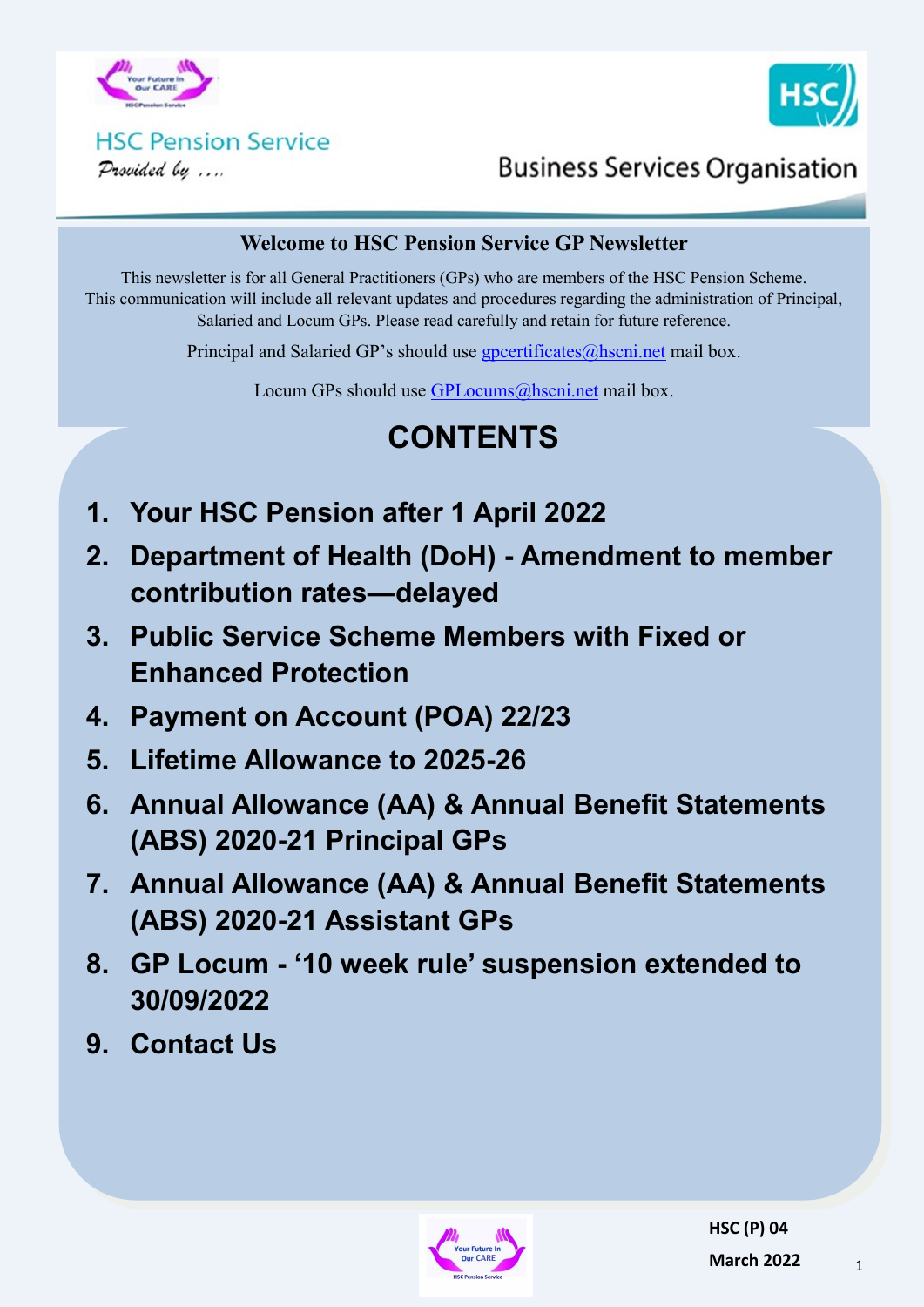# **1. Your HSC Pension after 1 April 2022**

From 1 April 2022, all active members regardless of age will be members of the 2015 HSC Pension Scheme.

This change means that active members of the 1995/2008 Scheme will automatically move to the 2015 Scheme and start building up benefits in this Scheme.

Both the 1995 and 2008 Sections of the 1995/2008 Scheme will close on 31 March 2022 - but you will not lose any of the pension benefits you've already built up in this Scheme. They'll make up part of your benefits when you retire and the rest will be made up of any you earn in the 2015 Scheme from 1 April onwards.

This means that when you claim your pension, it could consist of up to three different parts of the HSC Pension Scheme.

### How your pension benefits are calculated

During your career, you may have been a member of different HSC pension schemes. This means that when you claim your pension, your total monthly payment could be made up of any benefits you've earned in the 1995 Section, 2008 Section and the 2015 NHS Pension Scheme. You can claim these benefits at different times. You can start receiving your 1995 Section benefits without any reductions from age 60 (or 55 if you're a Special Class member). You can claim your 2008 Section benefits from age 65, and your 2015 Scheme benefits from age 65 or your state pension age, whichever is later.

When you take your pension, each month you'll receive a separate payment for benefits from each scheme. This will include any benefits you have claimed from the 1995 Section and the 2008 Section and the 2015 Scheme.

You can find out more about how your pension benefits are calculated in each Section / Scheme in 1995/2008 member guide [\(PDF: 4.97MB\)](https://hscpensions.hscni.net/download/Scheme%20Guide/Scheme-Guide-1995-2008-2-8.pdf) and [2015 member guide](https://hscpensions.hscni.net/download/Scheme%20Guide/2015-Scheme-Guide-updated-March-2019.pdf) (PDF: 3.26MB).

### You'll keep any pension benefits you've earned in legacy schemes

If you are member of the 1995/2008 Scheme, you'll keep any service you have earned before 1 April 2022 in the legacy scheme and you'll be able to access these benefits in the same way and at the same time as you can now.

You can find out more about when you can access your benefits at [pension benefit application](https://hscpensions.hscni.net/pension-benefit-application/) 

### You will not lose your final salary link if you have one

You'll also keep your final salary link for your 1995/2008 Scheme benefits, as long as you don't have a break in membership of more than 5 years. This means when it's time to pay your 1995/2008 benefits, they'll be calculated using your final salary at retirement. If you've built up practitioner benefits these will be protected at retirement using 1995/2008 arrangements, as long as you don't have a break in membership of more than 5 years.

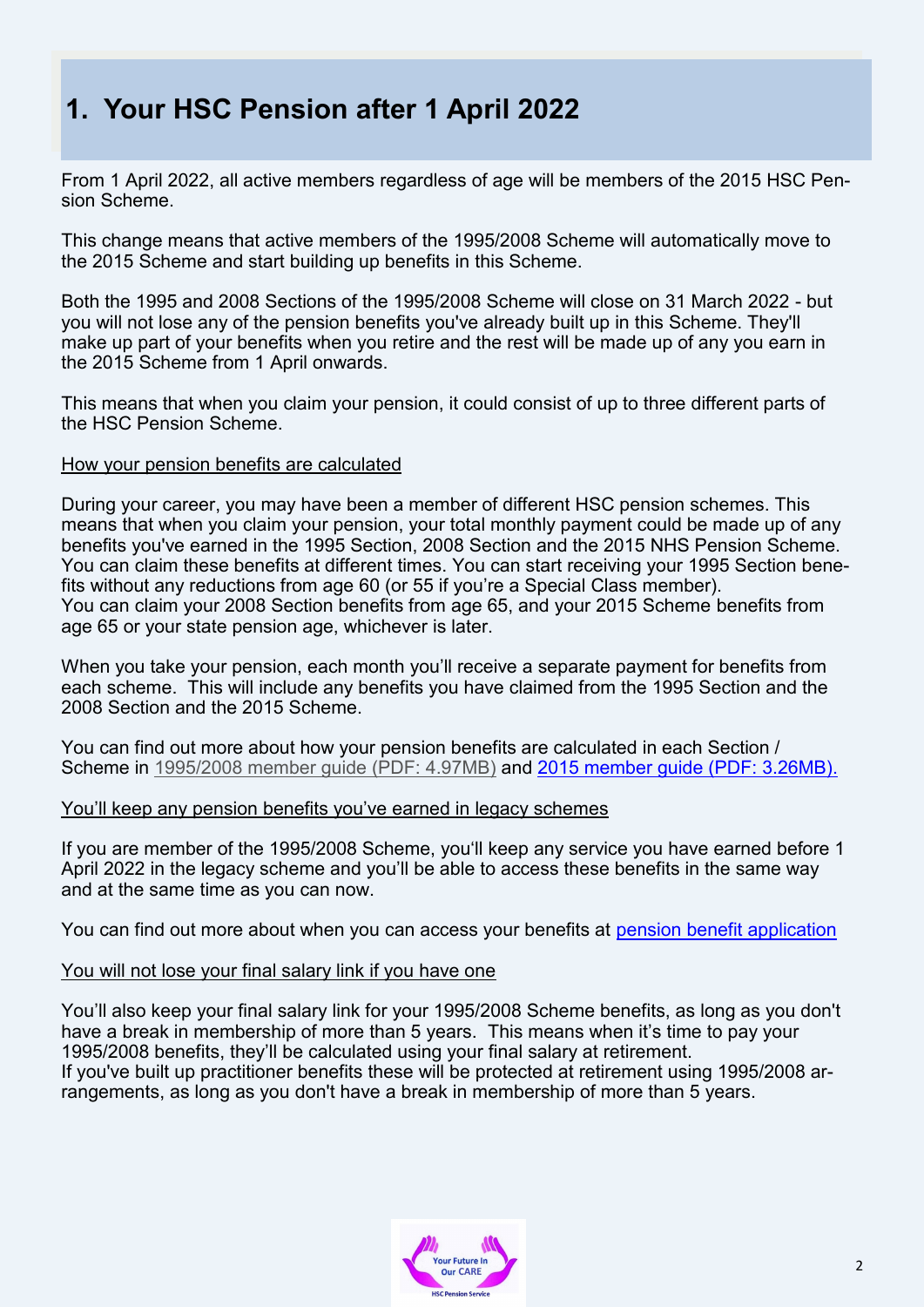# **1. Your HSC Pension after 1 April 2022 - cont**

Any pension benefits you earn on or after the 1 April 2022 will be in the reformed 2015 pension scheme

This makes sure the government's aims of rewarding hardworking public servants, as well as making sure schemes are sustainable and affordable in the future, are met. Further information about 2015 scheme is available at 2015 Section – [HSC Pension Service \(hscni.net\)](https://hscpensions.hscni.net/hscpensions/members/2015-section/)

### We have contacted all affected members

If you were a member of the 1995/2008 Scheme at 31.03.2022 you will move to the 2015 Scheme on 1 April 2022 and you should have received a letter from us during March 2022 with more information on the changes.

The letter will include more information on how the changes may affect:

Special Class or MHO status Additional voluntary contributions for additional pension or added years Applications for ill health retirement Annual allowance and lifetime allowance

### Finding more information

If you have any questions, you'll find more information at [changes to Public Service Pension](https://hscpensions.hscni.net/wp-content/uploads/2021/03/Pension-Consultation-Update.pdf)  **Schemes** 

Read our [2015 Section](https://hscpensions.hscni.net/hscpensions/members/2015-section/) for more information on the 2015 HSC Pension Scheme.

# **2. Department of Health (DoH) - Amendment to member contribution rates—delayed**

Please see attached the notification from the [Department of Health](https://www.health-ni.gov.uk/sites/default/files/consultations/health/doh-member-contributions-update.pdf) regarding a delay in the implementation of changes to member contributions.

**We will keep you informed of changes as soon as we receive confirmation of these and will provide further support if and when changes occur in year. In the meantime please do not contact us regarding this as we have no further information at this time.**

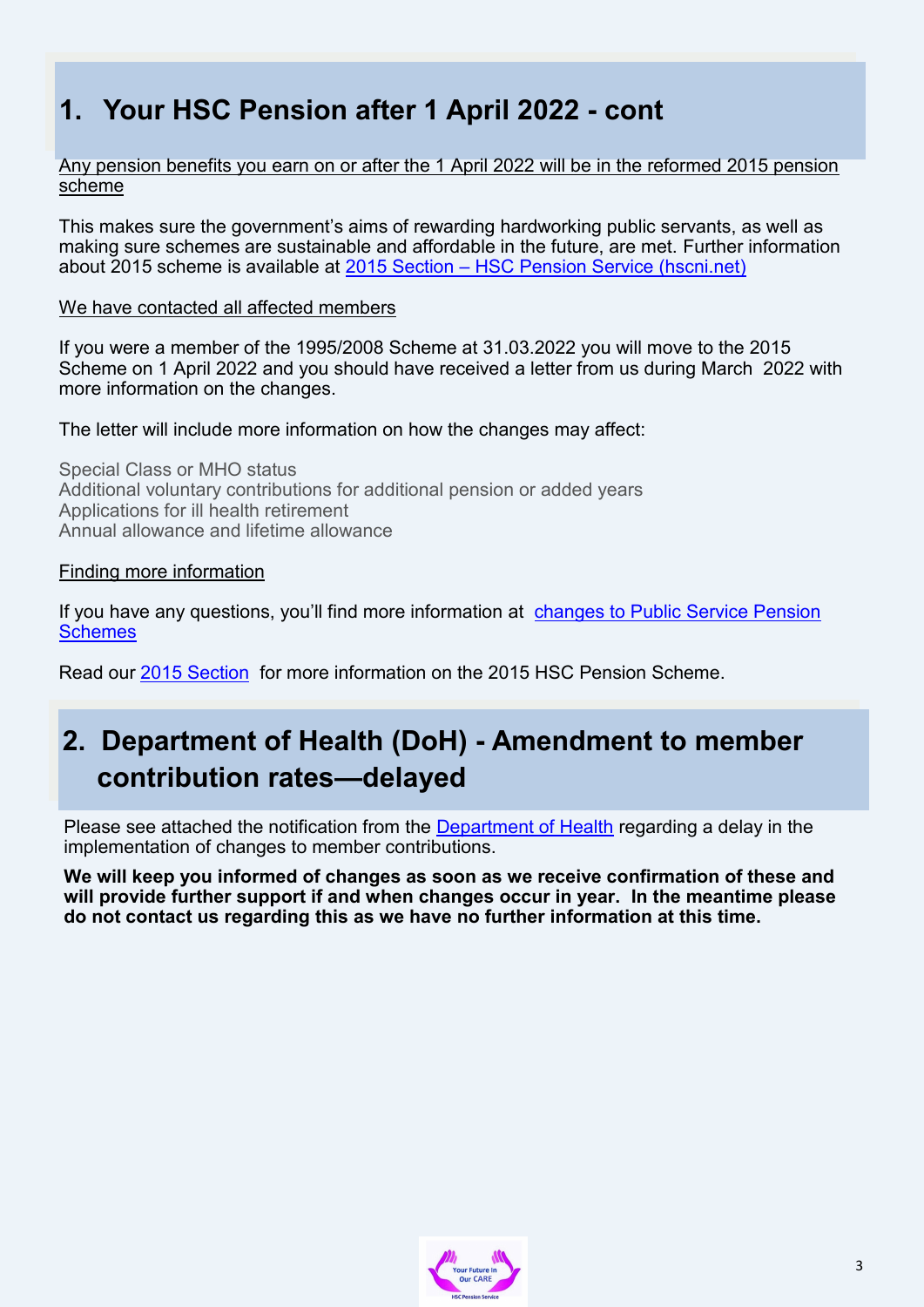# **3. Public Service Scheme Members with Fixed or Enhanced Protection**

If, you are a member of the HSC Pension Scheme and hold a form of fixed or enhanced protection from lifetime allowance (LTA) charges, you will need to take action before 1 April 2022 if you want to avoid losing your protection.

You may wish to seek independent financial advice to help understand the impacts and decide the best course of action regarding protections from lifetime allowance charges.

### **Background**

In 2015, new career average schemes were introduced to replace a range of existing public service pension schemes. These career average schemes are commonly referred to as reformed pension schemes. The introduction of these reformed schemes was accompanied by transitional protection which meant members within 10 years of their pension scheme's normal pension age when the reforms were announced in 2012, could remain in their existing scheme (legacy schemes) until they retired. Those within 10 years and 13years 5 months from their normal retirement age remained in their legacy scheme for a period of time after 01/04/2015. All other members moved to their reformed scheme immediately. It was this difference in treatment that the court found to be discriminatory (the McCloud case).

From 1 April 2022, all active members of public service schemes will accrue benefits under the reformed pension scheme.

To remedy the discrimination, in 2023 schemes will return individuals to their legacy scheme for the period 1 April 2015 to 31 March 2022. This will mean that individuals who originally lost their enhanced or fixed protection solely due to joining the reformed scheme (and not due to a subsequent action, such as benefit accrual) will not have lost their protection. However, they will lose their protection if they accrue benefits under the reformed scheme from 1 April 2022.

To keep fixed or enhanced protection:

- individuals who have not yet joined the reformed scheme will need to opt out of joining that scheme by 1 April 2022.
- individuals already in the reformed scheme will need to stop accruing benefits from 1 April 2022.

If you are impacted by this ruling and do not wish to lose your fixed or enhanced protection should visit the HSC Pension Scheme website at [Leaving the Scheme –](https://hscpensions.hscni.net/leaving-the-scheme/) HSC Pension Service [\(hscni.net\)](https://hscpensions.hscni.net/leaving-the-scheme/) to find out how to:

- opt out of the reformed scheme
- stop accruing benefits from 1 April 2022

Further guidance on what members need to do to reinstate their protection as a result of the 2023 McCloud remedy, will be provided at a later date.

**PLEASE NOTE THIS RULING DOES NOT APPLY TO INDIVIDUAL PROTECTION 2014 OR INDIVIDUAL PROTECTION 2016**

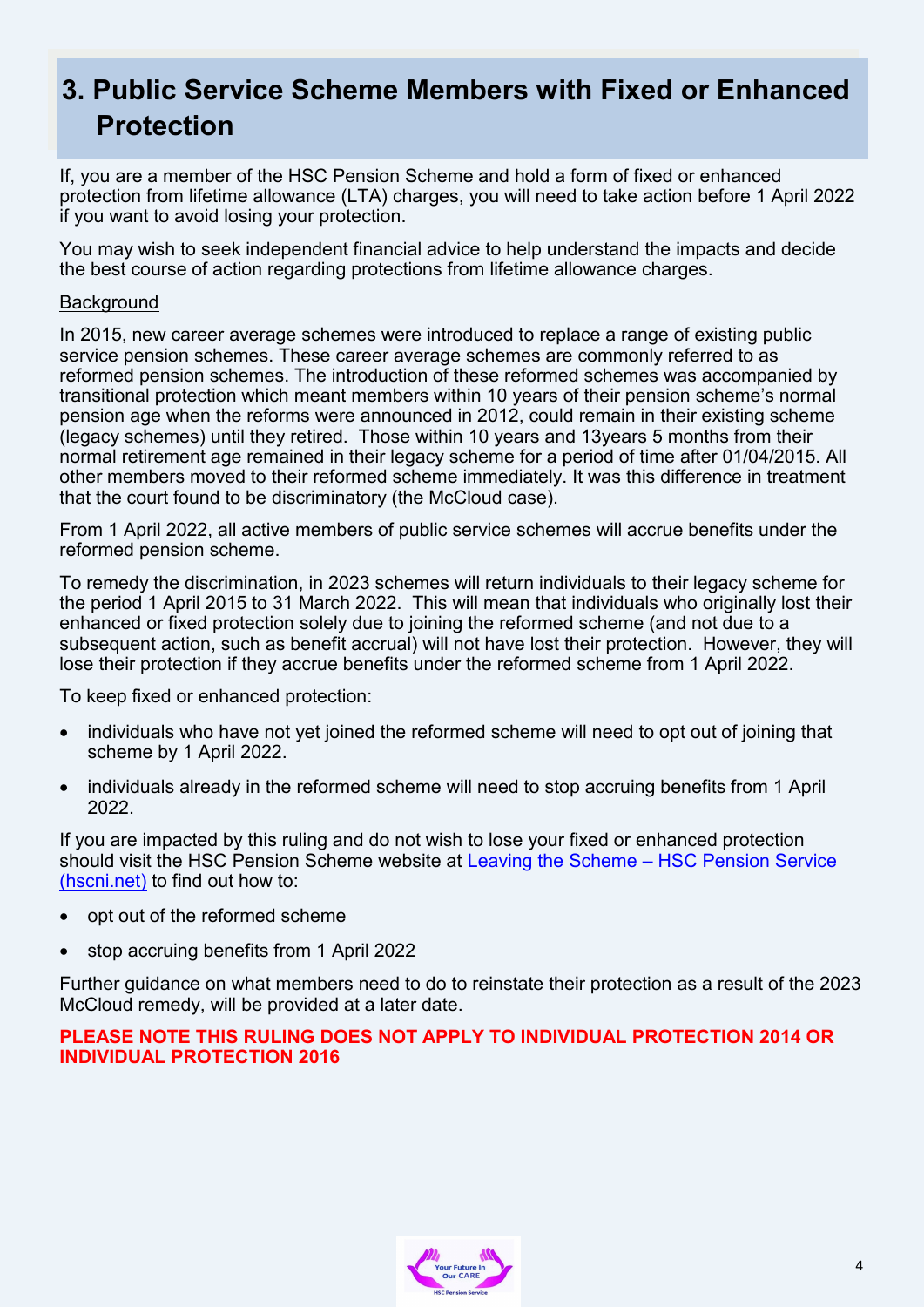# **4. Payment on Account (POA) 22/23**

The **Payment on Account (POA) 22/23** was recently sent to Practice Managers and Accountants. If you have not yet submitted your Payment on Account forms please do so as soon as possible.

In the event that we do not have a new submission for year 2022/23 we will continue to deduct the amount we deducted in March 2022. However, it is important that forms are submitted to ensure we deduct contributions as accurately as possible and eliminate large underpayments of contributions.

Any amendments to the POA throughout the year should be emailed to: [gpcertificates@hscni.net](mailto:gpcertificates@hscni.net) 

All **queries regarding funding** should be forwarded to: [maria.coyle@hscni.net](mailto:maria.coyle@hscni.net) This would be the ideal time to make any **changes to your seniority claim** if necessary e.g. change in pensionable profit that will impact on your seniority entitlement. Practices should contact BSO on [gms.claims@hscni.net](mailto:gms.claims@hscni.net) and insert 'Seniority Adjustment' in the subject line.

# **5. Lifetime Allowance to 2025-26**

In the Spring Budget on  $3<sup>rd</sup>$  March 2021 the Chancellor of the Exchequer removed the annual link to the Consumer Price Index increase for Lifetime Allowance for the next 5 fiscal years and so maintains the standard lifetime allowance at £1,073,100 for tax years 2021/2022 to 2025/2026.

Full details are available at :

[https://www.gov.uk/government/publications/setting](https://www.gov.uk/government/publications/setting-the-standard-lifetime-allowance-from-2021-to-2022-to-2025-to-2026/setting-the-standard-lifetime-allowance-from-2021-to-2022-to-2025-to-2026)-the-standard-lifetime-allowance-from-2021 to-2022-to-2025-to-[2026/setting](https://www.gov.uk/government/publications/setting-the-standard-lifetime-allowance-from-2021-to-2022-to-2025-to-2026/setting-the-standard-lifetime-allowance-from-2021-to-2022-to-2025-to-2026)-the-standard-lifetime-allowance-from-2021-to-2022-to-2025-to-[2026](https://www.gov.uk/government/publications/setting-the-standard-lifetime-allowance-from-2021-to-2022-to-2025-to-2026/setting-the-standard-lifetime-allowance-from-2021-to-2022-to-2025-to-2026)

# **6. Annual Allowance (AA) & Annual Benefit Statements (ABS) 2020-21 Principal GPs**

We are currently working through 2020/21 Annual Certificates, processing Annual Statements and arranging for any contribution adjustments to be processed to the practices through FPPS. We will then progress the completion of Annual Allowance (AA) and Annual Benefit Statements (ABS) 2020/21 for all GP's. These are being processed in date order of the End of Year Certificates being received into the office. When processed we will email the GP to make them aware that their statements are available to view on the Member Self Service (MSS) portal. We will advise of any breaches to the standard £40,000 Annual Allowance threshold. Any members that have not yet registered for MSS should do so by visiting our website at:

[http://www.hscpensions.hscni.net/quick](http://www.hscpensions.hscni.net/quick-links/member-self-service)-links/member-self-service

All requests for ABS statements and AA from a 3rd Party such as independent Financial Adviser or Accountants are subject to a charge. All charges should be paid in advance. The Schedule of Charges is available at:

Member-Schedule-of-[Charges.pdf \(hscni.net\)](https://hscpensions.hscni.net/download/Members/member_factsheets/Member-Schedule-of-Charges.pdf)

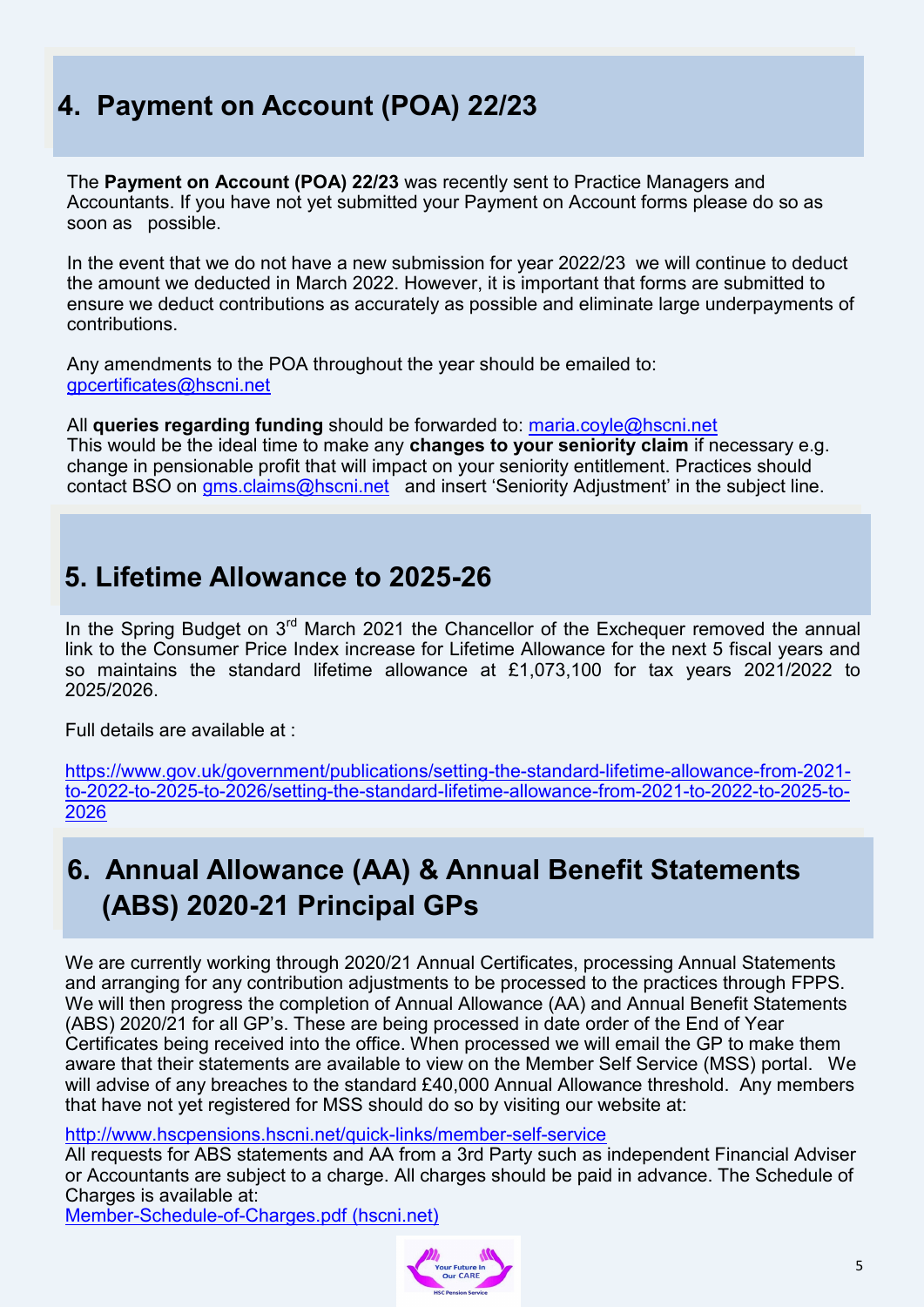# **7. Annual Allowance (AA) & Annual Benefit Statements (ABS) 2020-21 Assistant GPs**

A reminder for any salaried GPs, OOH standalone GPs and Locum GPs – you should complete your Self Assessment of Tiered Contributions form available at Salaried – [HSC Pension Service](https://hscpensions.hscni.net/hscpensions/practitioners/salaried-3/)  [\(hscni.net\)](https://hscpensions.hscni.net/hscpensions/practitioners/salaried-3/)

The team continue to work through these and will contact you when the reconciliation has been completed. The production of Annual Benefit Statements (ABS) and Annual Allowance information will then follow in due course.

# **8. GP Locum - '10 week rule' suspension extended to 30/09/2022**

The guidance on the GP locum forms A and B has been amended to allow for a relaxation of the '10 week' rule in year 2020/21 and to 30/09/2022 to take account of ongoing Covid situation.

Although the forms and guidance state that GP locum work that is more than 10 weeks old cannot be 'pensioned' this rule is being temporarily removed during the current Coronavirus (COVID-19) pandemic to give GP locums more time to complete their forms. The removal of the '10 week window' takes effect from 1 April 2020 until 31/10/2022. This means that, for example, a GP locum can declare work performed in April 2022 on their August 2022 Form B **subject to the Form A being validated at the time.** 

### **Please access the [Locum Factsheet](https://hscpensions.hscni.net/download/Practitioners/gp_locum_19-20/GP-Locum-Factsheet-V2-June-20.pdf) which gives full details.**

The 2022/23 GP locum Forms A and B can also be found on our website at [Practitioners/Locum](https://hscpensions.hscni.net/hscpensions/practitioners/locum/)